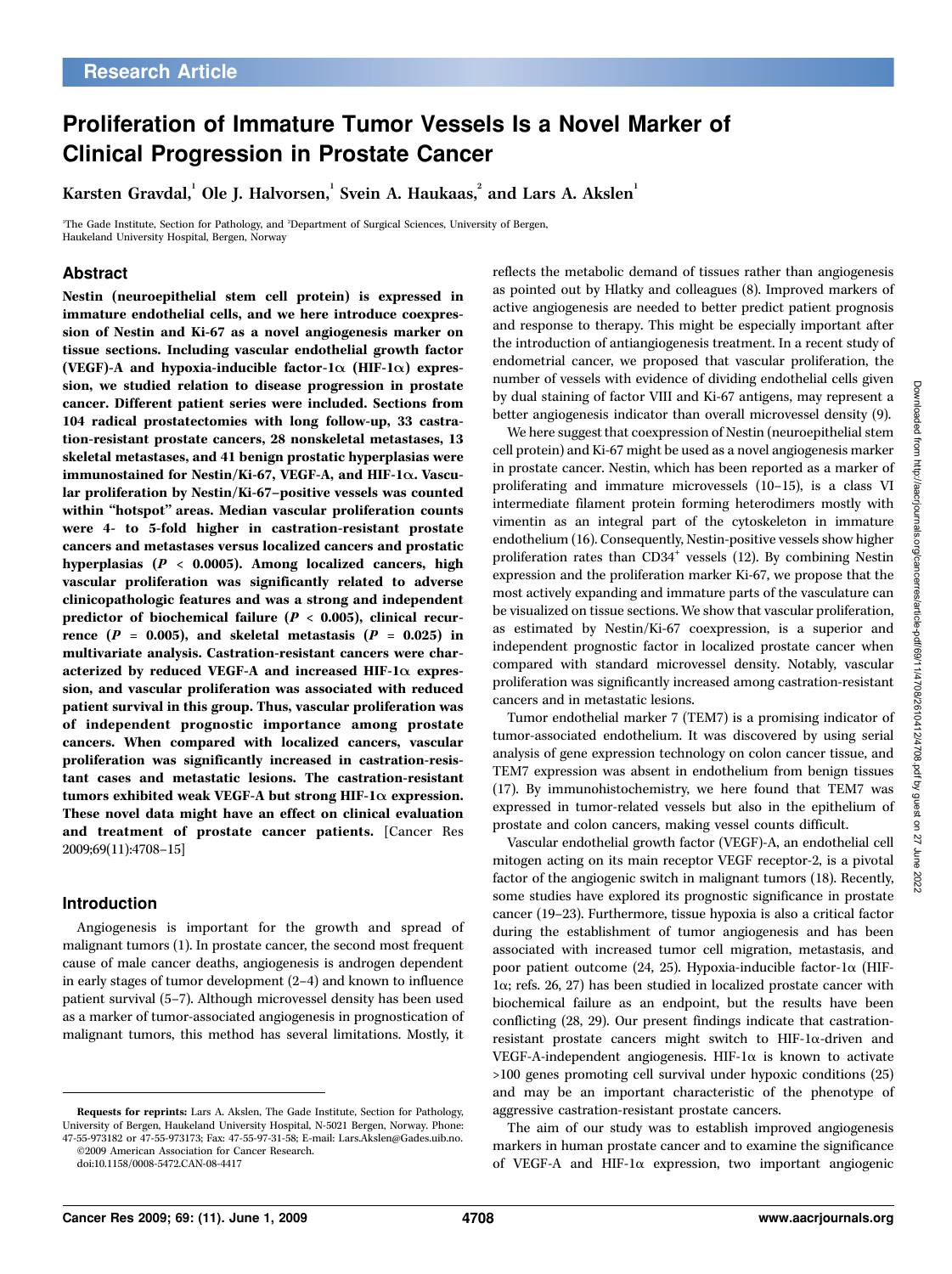Table 1. Associations between vascular proliferation (Nestin/Ki-67), cytoplasmic VEGF-A, nuclear HIF-1 $\alpha$ , and clinicopathologic features in 104 patients with clinically localized prostatic adenocarcinoma (radical prostatectomies)

| Variable                      | Nestin-Ki-67   |                 |       | VEGF-A         |                 |       | HIF-1 $\alpha$ |                 |       |
|-------------------------------|----------------|-----------------|-------|----------------|-----------------|-------|----------------|-----------------|-------|
|                               | Low<br>$n$ (%) | High<br>$n$ (%) | $P^*$ | Low<br>$n$ (%) | High<br>$n$ (%) | $P^*$ | Low<br>$n$ (%) | High<br>$n$ (%) | $P^*$ |
|                               |                |                 |       |                |                 |       |                |                 |       |
| $\leq 3+4$                    | 35(71)         | 14(29)          | 0.11  | 42 (88)        | 6(12)           | 0.06  | 34 (72)        | 13(28)          | 0.82  |
| $\geq 4+3$                    | 31(56)         | 24 (44)         |       | 40(73)         | 15(27)          |       | 38 (70)        | 16(30)          |       |
| $\mathrm{Diameter}^{\,\ddag}$ |                |                 |       |                |                 |       |                |                 |       |
| $\leq$ 31 mm                  | 53 (68)        | 25(32)          | 0.07  | 63 (82)        | 14(18)          | 0.29  | 54 (70)        | 23(30)          | 0.64  |
| $>31$ mm                      | 12(48)         | 13(52)          |       | 18(72)         | 7(28)           |       | 18(75)         | 6(25)           |       |
| Extraprostatic extension      |                |                 |       |                |                 |       |                |                 |       |
| Absent                        | 26(81)         | 6(19)           | 0.01  | 28 (90)        | 3(10)           | 0.07  | 23(77)         | 7(23)           | 0.43  |
| Present                       | 40(56)         | 32(44)          |       | 54 (75)        | 18(25)          |       | 49 (69)        | 22(31)          |       |
| Seminal vesicle invasion      |                |                 |       |                |                 |       |                |                 |       |
| Absent                        | 49 (71)        | 20(29)          | 0.02  | 56 (82)        | 12(18)          | 0.33  | 46(69)         | 21(31)          | 0.41  |
| Present                       | 17(49)         | 18(51)          |       | 26(74)         | 9(26)           |       | 26(77)         | 8(23)           |       |
| Pathologic stage <sup>§</sup> |                |                 |       |                |                 |       |                |                 |       |
| $pT_2$                        | 25(83)         | 5(17)           | 0.007 | 26(90)         | 3(10)           | 0.11  | 21(75)         | 7(25)           | 0.60  |
| $\geq pT_3$                   | 41(55)         | 33(45)          |       | 56 (76)        | 18(24)          |       | 51 (70)        | 22(30)          |       |
| Lymph node infiltration       |                |                 |       |                |                 |       |                |                 |       |
| Absent                        | 63 (65)        | 34(35)          | 0.25  | 78 (81)        | 18(19)          | 0.14  | 67(71)         | 27(29)          | 0.99  |
| Present                       | 3(43)          | 4(57)           |       | 4(57)          | 3(43)           |       | 5(71)          | 2(29)           |       |

\*Pearson's  $\chi^2$  test.

tGleason score in radical prostatectomy specimens.

<sup>‡</sup>Largest tumor dimension in prostatectomy specimen (by top quartile).

<sup>x</sup>Pathologic stage, International Union Against Cancer tumor-node-metastasis classification of malignant tumors, 1992 (37).

Pelvic lymph node infiltration at radical prostatectomy.

factors, in prostatic tissues. Our findings may be important for the treatment and follow-up of prostate cancer patients.

## Materials and Methods

#### Patients and Tissues

Different tissues were collected for the present study. As described, a consecutive series of 104 men (median, 62.0 years) treated by radical prostatectomy for clinically localized cancer [1988-1994; in part before the prostate-specific antigen (PSA) screening era in Norway; ref. 30] with complete follow-up was included (5, 30–32). In addition, 33 castrationresistant prostate cancers (median, 77.3 years), 13 skeletal metastases, 33 soft tissue metastases (28 from lymph nodes), and 41 cases of benign prostatic hyperplasia were included.

#### Clinicopathologic Variables

Among the 104 radical prostatectomies, largest tumor dimension (median) was 28 mm (range, 10-45 mm). Other clinicopathologic characteristics are shown in Table 1. The median preoperative serum PSA (s-PSA) was 11.2 ng/mL (range, 1.8-70.0). Tumor cell proliferation (Ki-67; ref. 33) and other biomarkers (30, 32) were included from previous studies for comparison.

#### Tissue Microarrays

The tissue microarray technique has been used previously (30–32). Briefly, three tissue cores (diameter 0.6-1.0 mm) were obtained from representative areas of highest tumor grade (35). Tissue microarray sections were used for VEGF-A and HIF-1a immunohistochemical staining (regular sections were used for the 13 skeletal metastases).

#### Immunohistochemistry

Staining was done on formalin-fixed and paraffin-embedded tissue using  $5 \mu m$  sections (32).

Nestin/Ki-67. Regular sections were used for this marker. After microwave antigen retrieval (boiling 20 min at 350 W) in citrate buffer (pH 6.0), slides were incubated for 1 h in room temperature with both monoclonal mouse Nestin antibody 10C2 (sc-23927; Santa Cruz Biotechnology) diluted 1:50 and monoclonal rabbit Ki-67 antibody clone SP6 (Neomarkers) diluted 1:100. Staining was done on a DAKO Autostainer Instrument (DAKO) using goat anti-rabbit IgG (Southern Biotech) diluted 1:100 in horseradish peroxidase goat anti-mouse EnVision (DAKO) for 30 min at room temperature. The alkaline phosphatase was localized by Fast Blue BB F-3378 (Sigma) for 19 min at room temperature and horseradish peroxidase by AEC K3469 (DAKO) for 17 min at room temperature. Counterstaining was not done.

VEGF-A. After boiling in Tris-EDTA (pH 9.0) for 15 min at 350 W, sections were incubated for 1 h at room temperature with the monoclonal mouse antibody VEGF-A (R&D Systems) diluted 1:30 and stained with horseradish peroxidase EnVision (DAKO) for 30 min at room temperature.

HIF-1 $\alpha$ . After microwave antigen retrieval (boiling 20 min at 350 W) in citrate buffer (pH 6.0), slides were incubated overnight at  $4^{\circ}$ C with a monoclonal mouse HIF-1a antibody clone H1a67 (sc-53546; Santa Cruz Biotechnology) diluted 1:40 and stained with MACH 3 Mouse Horseradish Peroxidase Polymer Detection kit (Biocare Medical). Colon cancer with perinecrotic nuclear positivity served as a positive control.

TEM7. Sections were boiled in Tris-EDTA (pH 9.0) for 15 min at 350 W and incubated for 30 min at room temperature with the monoclonal mouse  $(IGG<sub>1</sub>)$  antibody TEM7 (Imgenex) diluted 1:1,500 and stained with EnVision anti-mouse/rabbit K5007 (DAKO) for 30 min at room temperature.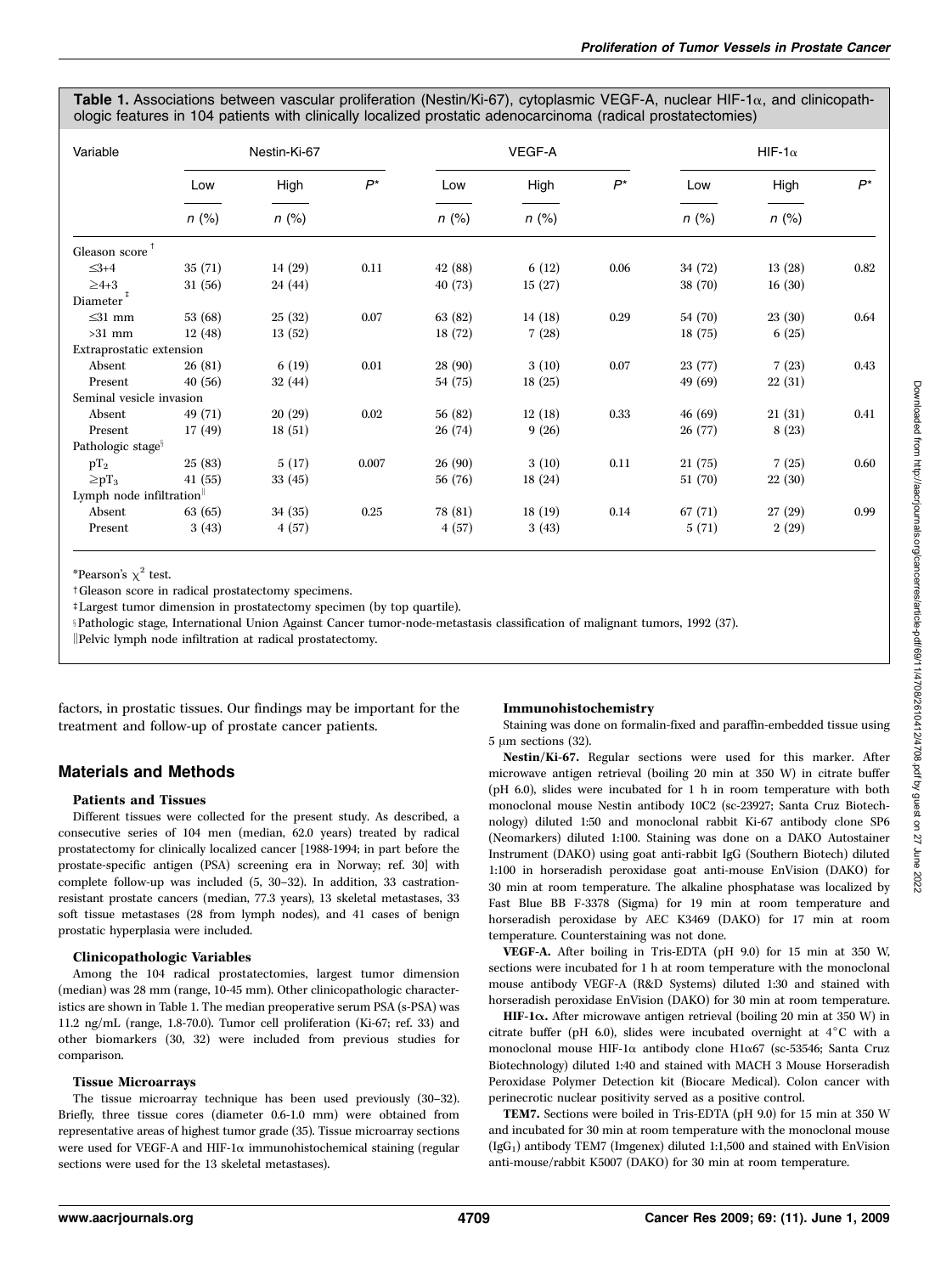For VEGF-A, HIF-1a, and TEM7, horseradish peroxidase was localized by the diaminobenzidine tetrachloride peroxidase reaction and sections were counterstained with Mayer's hematoxylin. Negative controls were obtained using either isotypic mouse immunoglobulin (Ig $G_{2B}$ ) or antibody diluent omitting the primary antibody.

#### Evaluation of Staining Results in Prostate Tissues

Blue Ki-67-positive nuclei were identified in coexpression with Nestinpositive tumor vessels. Number of Nestin-positive vessels (microvessel density) and number of Ki-67–positive vessels (Ne/Ki-67) were recorded in



Figure 1. Vascular proliferation in prostate cancer by Nestin (red) and Ki-67 (blue) dual immunostaining from areas with high proliferation (A-E) and HIF-1 $\alpha$ and VEGF-A expression (F-J) in prostate cancer. A, prostatic hyperplasia, Nestin-positive vessel with two Ki-67–positive endothelial nuclei (arrows) and two negative nuclei (arrowhead). B, localized prostate cancer, Ki-67–positive proliferating vessels highlighted (arrows). C, castration-resistant cancer with marked vessel proliferation. D, poorly differentiated skeletal metastasis with Ki-67–positive endothelial nucleus (arrow) and Ki-67–negative nucleus (arrowhead), both within Nestin-positive vessel. E, castration-resistant cancer with glomeruloid microvascular proliferation. F, weak nuclear HIF-1 $\alpha$  expression in localized prostate cancer. G to H, strong nuclear HIF-1 $\alpha$  staining in castration-resistant cancer and skeletal metastasis, respectively. I and J, strong and weak VEGF-A expression in localized cancers, respectively. Bar, 30  $\mu$ m.



Figure 2. Median vascular proliferation by Nestin/Ki-67 coexpression (absolute number of Ki-67 and Nestin-positive vessels recorded in 10 high-power fields,  $\times$ 400; total 1.6 mm<sup>2</sup>) within selected "hotspot" areas in different prostatic tissues showed 4- to 5-fold increase in advanced (castration-resistant) prostate cancer versus localized cancer and hyperplasia ( $P < 0.0005$ ). Columns, median; bars, 75 percentiles.

10 high-power fields ( $\times 400$ ; total 1.6 mm<sup>2</sup>) within selected "hotspot" areas. Immature vessels were defined as elongated, branched, or curved Nestinpositive structures with or without a lumen. Single cells in the tumor stroma with a weaker staining (possibly immature fibroblasts, nerve cells, or stem cells) were not counted.

For VEGF-A and HIF-1 $\alpha$  expression, a staining index (SI; values 0-9) was calculated as a product of a subjectively determined staining intensity (grades 0-3) and proportion of positive tumor cells (0%, 0; 1-10%, 1; 11-50%, 2; and >50%, 3; ref. 36).

Cutoff points for SI categories were based on the frequency distribution for each marker (median, tertile, and quartile), also considering the number of cases and events in each subgroup; categories with similar survival estimates were merged. Absolute number of Ki-67–positive vessels (Ne/Ki-67) was divided into high (greater than median) or low (median or less). VEGF-A staining was categorized by top quartile as strong  $(SI = 9)$  or weak (SI = 0-6), nuclear HIF-1 $\alpha$  by top quartile as strong (SI  $\geq$  6) or weak (SI = 0-4), and cytoplasmic HIF-1 $\alpha$  by median as strong (SI  $\geq$  6) or weak (SI = 0-4). All photomicrographs were taken using a Leica DMLB microscope with an Olympus camera with Olympus DP 5-0 software.

#### Follow-up

For the 104 patients treated by radical prostatectomy, postoperative s-PSA, locoregional tumor recurrences, distant metastases, and patient survival were recorded (5). Time from surgery until biochemical failure (defined as persistent or increasing s-PSA level of  $\geq 0.5$  ng/mL in two consecutive blood samples) was noted. Tumors in the prostatic fossa or evidence of distant metastasis on bone scan, X-ray, or magnetic resonance imaging was recorded as clinical recurrence. The last date of follow-up was December 31, 2001 (median follow-up time, 95 months). No patients were lost to follow-up; 67 patients experienced biochemical failure; 31 had clinical recurrence (15 with skeletal metastasis and 26 locoregional recurrences); and 9 patients died of prostate cancer. Patients with nonskeletal ( $n = 28$ ) and skeletal metastases ( $n = 13$ ) did not receive androgen ablation before tissue sampling.

Among 33 patients with castration-resistant cancer, time (in weeks) from resistance to death was recorded (maximum follow-up, 180 weeks). Castration resistance was defined as disease progression during androgen ablation therapy (which did not include antiandrogens). Most patients had clinical progression and increasing s-PSA on consecutive measurements. In 9 patients diagnosed before the PSA era, disease progression was based on physical examination or imaging results.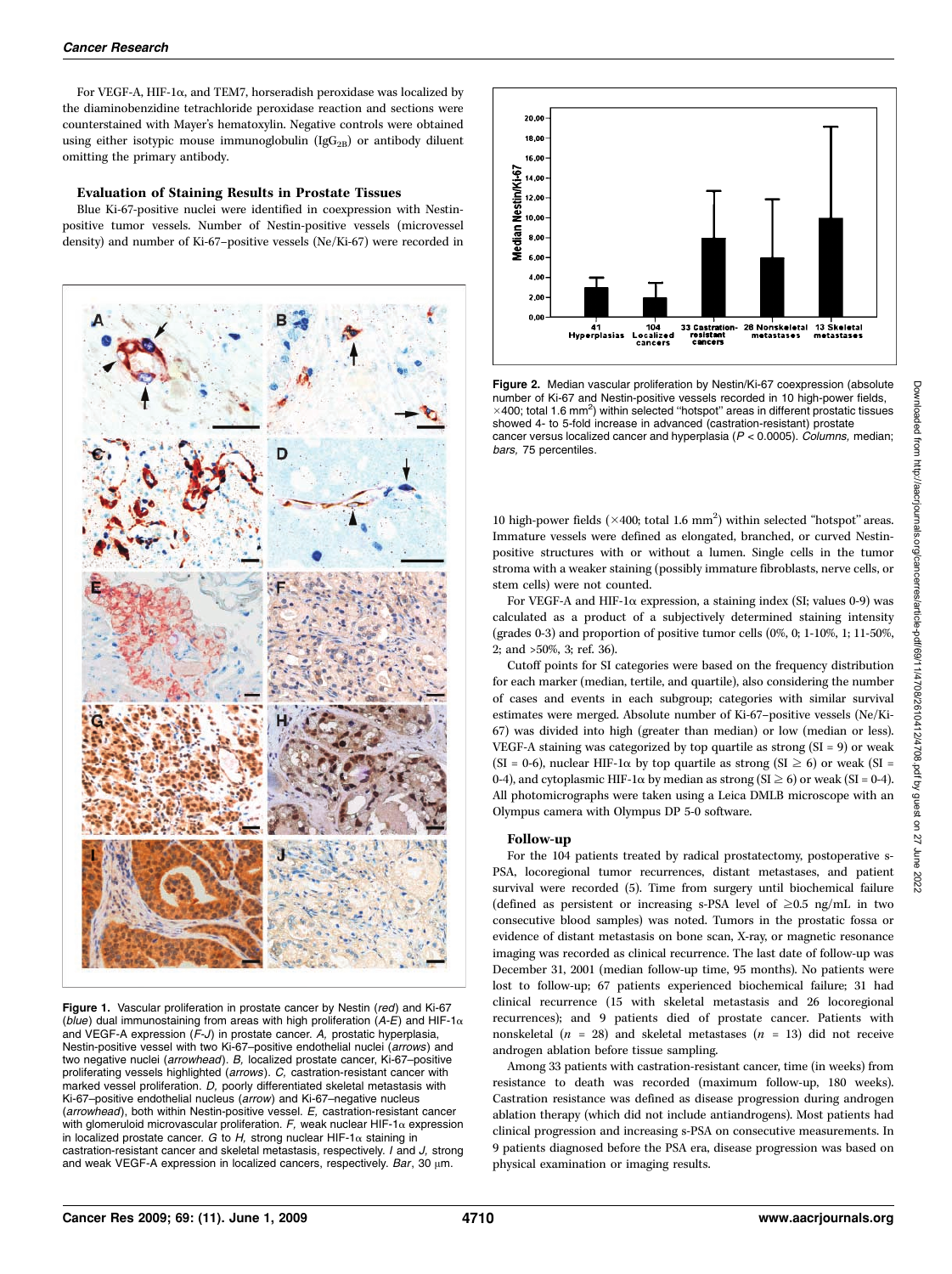#### **Statistics**

Associations between variables were assessed by Pearson's  $\chi^2$  test, Mann-Whitney  $U$  test, or Kruskal-Wallis test when appropriate. Univariate survival analysis was done by the Kaplan-Meier method (log-rank test), and multivariate survival analysis was done using the proportional hazards method and likelihood ratio test. Model assumptions were examined by loglog plots. Interobserver variability was examined by Spearman's  $\rho$ . The SPSS statistical package version 15.0 (SPSS) was used.

#### **Results**

## Vascular Proliferation (Nestin/Ki-67) in Different Prostatic Tissues

Nestin stained mainly small tumor vessels appearing as vascular clusters (''hotspot'' areas) within both tumor and benign tissue (Fig. 1A-D). The Nestin-positive vascular clusters were separated by Nestin-negative areas. Glomeruloid microvascular proliferation was observed mainly in castration-resistant carcinomas (Fig. 1E). Larger and mature vessels were negative or weak, and nerve structures showed moderate staining. Vascular proliferation (number of Ne/Ki-67–positive vessels per 10 high-power field; total area, 1.6 mm<sup>2</sup>) was, on average, 4- to 5-fold higher in 33 castrationresistant prostate cancers (median, 8.0; mean, 16.0; range, 0-180), 13 skeletal metastases (median, 10.0; mean, 13.5; range, 0-55), and 28 soft-tissue metastases (median, 6.0; mean, 7.8; range, 0-25), when compared with 104 localized cancers (median, 2.0; mean, 2.8; range, 0-15) and 41 benign prostatic hyperplasias (median, 3.0; mean, 4.9; range, 0-32;  $P < 0.0005$ ; Fig. 2).

Among the 104 localized cancers, high vascular proliferation (above median) was associated with presence of extraprostatic tumor extension ( $P = 0.012$ ), seminal vesicle invasion ( $P = 0.025$ ), and high pathologic stage ( $\geq pT_3$ ;  $P = 0.007$ ; Table 1). Further, vascular proliferation was related to high VEGF-A expression ( $P =$ 0.001). Ne/Ki-67 was also associated with markers of epithelial-tomesenchymal transition from our previous study (30), such as



Figure 3. Univariate survival analyses (Kaplan-Meier method) by vascular proliferation (Nestin/Ki-67 coexpression) in localized prostate cancer with (A) biochemical failure, (B) clinical recurrence, (C) locoregional recurrence, (D) skeletal metastasis, and  $(E)$  cancer-specific patient survival as endpoints.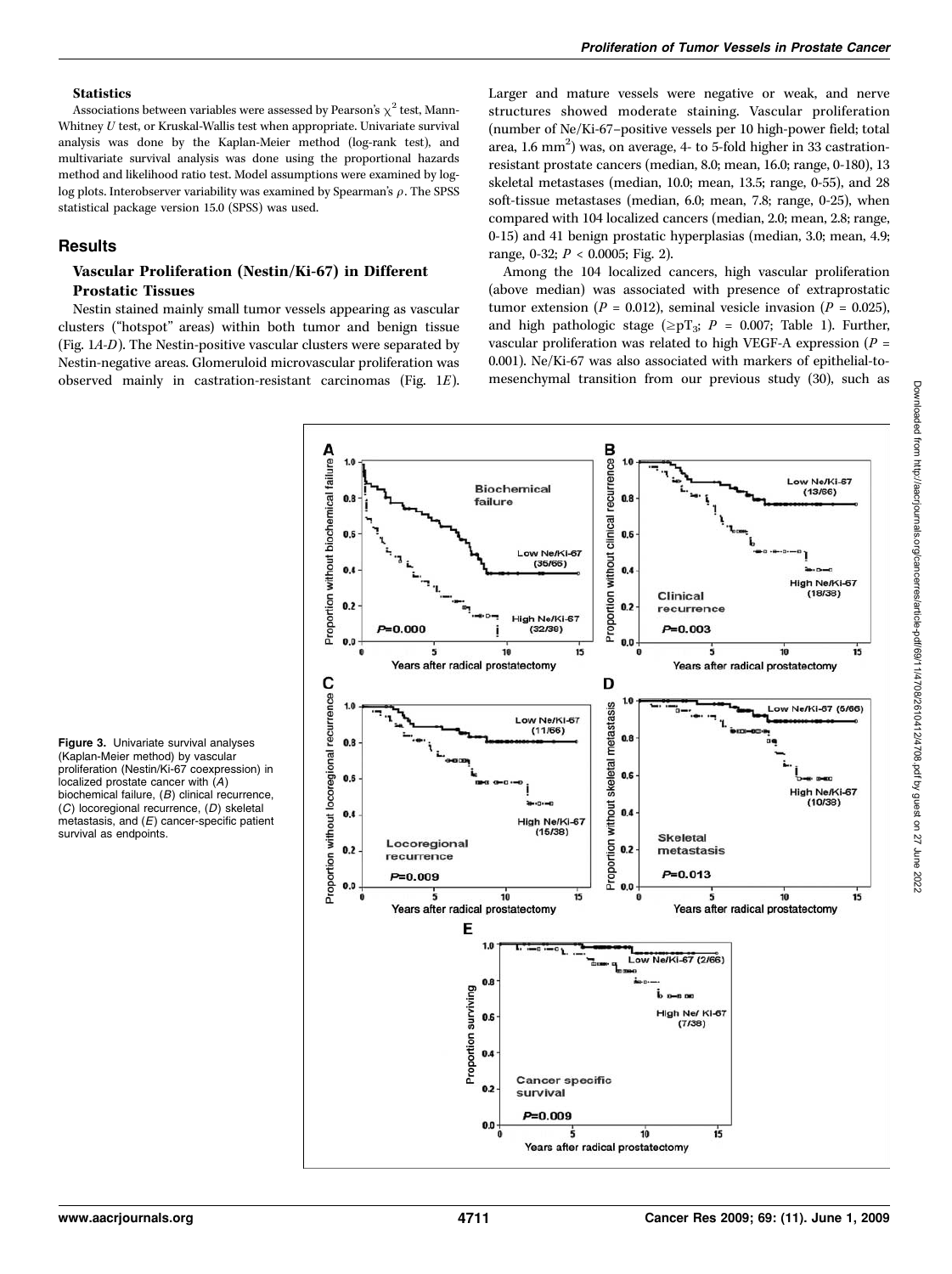reduced E-cadherin expression ( $P = 0.001$ ), positive membranous N-cadherin expression ( $P = 0.025$ ), reduced p120<sup>CTN</sup> staining ( $P =$ 0.004), strong P-cadherin staining ( $P = 0.033$ ), and the EN-cadherin switch (ref. 30; low E-cadherin, positive N-cadherin; P < 0.0005). Ne/ Ki-67 was not associated with tumor cell proliferation by Ki-67 expression ( $P = 0.13$ ) but was significantly related to vascular proliferation given by factor VIII/Ki-67 (ref. 32;  $P = 0.008$ ).

Using Ne/Ki-67–positive vessels as a percentage of all Nestinpositive vessels (vessel proliferation index) gave comparable results, but associations tended to be somewhat weaker than when using the absolute count of Ne/Ki-67–positive vessels (data not shown).

Univariate survival analyses. High vascular proliferation was strongly associated with shorter time to biochemical failure ( $P <$ 0.0005), clinical recurrence ( $P = 0.003$ ), locoregional recurrence ( $P =$ 0.009), skeletal metastasis ( $P = 0.013$ ), and cancer specific death  $(P = 0.009; Fig. 3)$ . In contrast, microvessel density by Nestin single stain (microvessel density) was not associated with patient survival or clinicopathologic variables.

Within the series of castration-resistant prostate cancers  $(n = 33)$ , patients with low Ne/Ki-67 (bottom tertile) showed better survival using time from castration resistance to cancer-specific death as endpoint ( $P = 0.063$ , log-rank test;  $P = 0.052$ , univariate Cox analysis; Fig. 4).

#### Expression of VEGF-A in Different Prostatic Tissues

VEGF-A variably stained the cytoplasm in benign and malignant prostatic epithelium (Fig. 1I-J). VEGF-A expression was decreased in castration-resistant cancers (median SI, 3) when compared with localized cancers (median SI, 6), skeletal metastases (median SI, 6), and nonskeletal metastases (median SI, 4.5), whereas expression in benign hyperplasias (median SI, 3) was also weak ( $P < 0.0005$ , Kruskal-Wallis test).

Among localized carcinomas, strong VEGF-A expression tended to be associated with higher Gleason score, extraprostatic extension (Table 1), and high tumor cell proliferation by Ki-67  $(P = 0.041)$ . Maximum Nestin microvessel density counts were related to stronger VEGF-A expression ( $P = 0.042$ ). Strong VEGF-A staining was associated with several epithelial-to-mesenchymal transition markers, such as low membrane  $p120^{\text{CTN}}$  expression  $(P = 0.024)$ , membrane N-cadherin staining  $(P = 0.046)$ , and the EN-cadherin switch (ref. 30;  $P = 0.076$ ).

Univariate survival analysis. Among localized cancers, strong VEGF-A was associated with shorter time to biochemical failure  $(P = 0.042)$  and clinical recurrence  $(P = 0.030)$ .

#### Expression of HIF-1 $\alpha$  in Different Prostatic Tissues

HIF-1 $\alpha$  showed both cytoplasmic and nuclear positivity (Fig. 1F-H). Moderate to strong nuclear staining of HIF-1 $\alpha$  (SI  $\geq$  4) was observed in 88% (29 of 33) of castration-resistant carcinomas (median SI, 6) and 62% (8 of 13) of skeletal metastases (median SI, 6) when compared with only weakand sporadic staining in 104 localized carcinomas (median SI, 3), nonskeletal metastases (median SI, 3), and benign prostatic hyperplasias (median SI, 2;  $P < 0.0005$ , Kruskal-Wallis test).

Among localized carcinomas, nuclear HIF-1a expression was not related to clinicopathologic variables (Table 1), but strong expression was associated with epithelial-to-mesenchymal transition markers such as weak membrane  $\beta$ -catenin expression (P = 0.003), weak p120<sup>CTN</sup> (P = 0.055), and positive nuclear  $\beta$ -catenin staining ( $P = 0.022$ ). Strong nuclear staining of HIF-1 $\alpha$  was

associated with stromal staining of basic fibroblast growth factor  $(P = 0.013)$  using data from our previous study (32).

Univariate survival analyses. Among localized cancers, strong nuclear expression of HIF-1 $\alpha$  was related to increased risk of biochemical failure ( $P = 0.041$ ), clinical recurrence ( $P = 0.083$ ), and locoregional recurrences ( $P = 0.050$ ). No differences were observed for cytoplasmic HIF-1 $\alpha$  among the 104 localized carcinomas.

### Observer Variation for Vascular Proliferation (Ne/Ki-67), VEGF-A, and HIF- $1\alpha$

Twenty-five randomly selected cases stained for Ne/Ki-67, VEGF-A, and HIF-1 $\alpha$ , respectively, were reevaluated independently by two observers (K.G. and O.J.H.), both blinded from earlier registrations and clinical data. Observations were significantly associated between the two observers for vascular proliferation by Ne/Ki-67 (Spearman's  $\rho = 0.80; P < 0.0001$ ), VEGF-A (Spearman's  $\rho = 0.45; P =$ 0.024), and HIF-1 $\alpha$  (Spearman's  $\rho = 0.67; P < 0.0001$ ).

## Expression of TEM7 in Different Prostatic Tissues

TEM7 preferentially stained tumor-associated vessels, but a strong cross-reactivity in prostate and colon cancer epithelium was noted, making this marker unsuitable for vessel counts in tumor stroma. TEM7 was therefore not further studied.

## Multivariate Survival Analysis of Localized Prostate **Carcinomas**

Variables with  $P$  values  $< 0.15$  in univariate survival analyses were included together with basic factors such as preoperative s-PSA, Gleason score ( $\leq$ 3+4 versus  $\geq$ 4+3), and pathologic stage  $(\geq pT_3$  versus pT<sub>2</sub>; ref. 37). Vascular proliferation (above median) consistently showed a strong and independent prognostic effect together with Gleason score using biochemical failure, clinical recurrence, or skeletal metastasis as endpoints.

When VEGF-A expression was included in addition to the basic factors, strong VEGF-A showed only a borderline significance [hazard ratio (HR), 2.0;  $P = 0.098$ ] in addition to Gleason score (HR, 4.7;  $P = 0.001$ ) with respect to clinical recurrence, whereas only Gleason score predicted biochemical failure and skeletal metastasis.



Figure 4. Univariate survival analysis (Kaplan-Meier method) by vascular proliferation (Nestin/Ki-67 coexpression) in castration-resistant prostate cancers with cancer-specific survival as endpoint.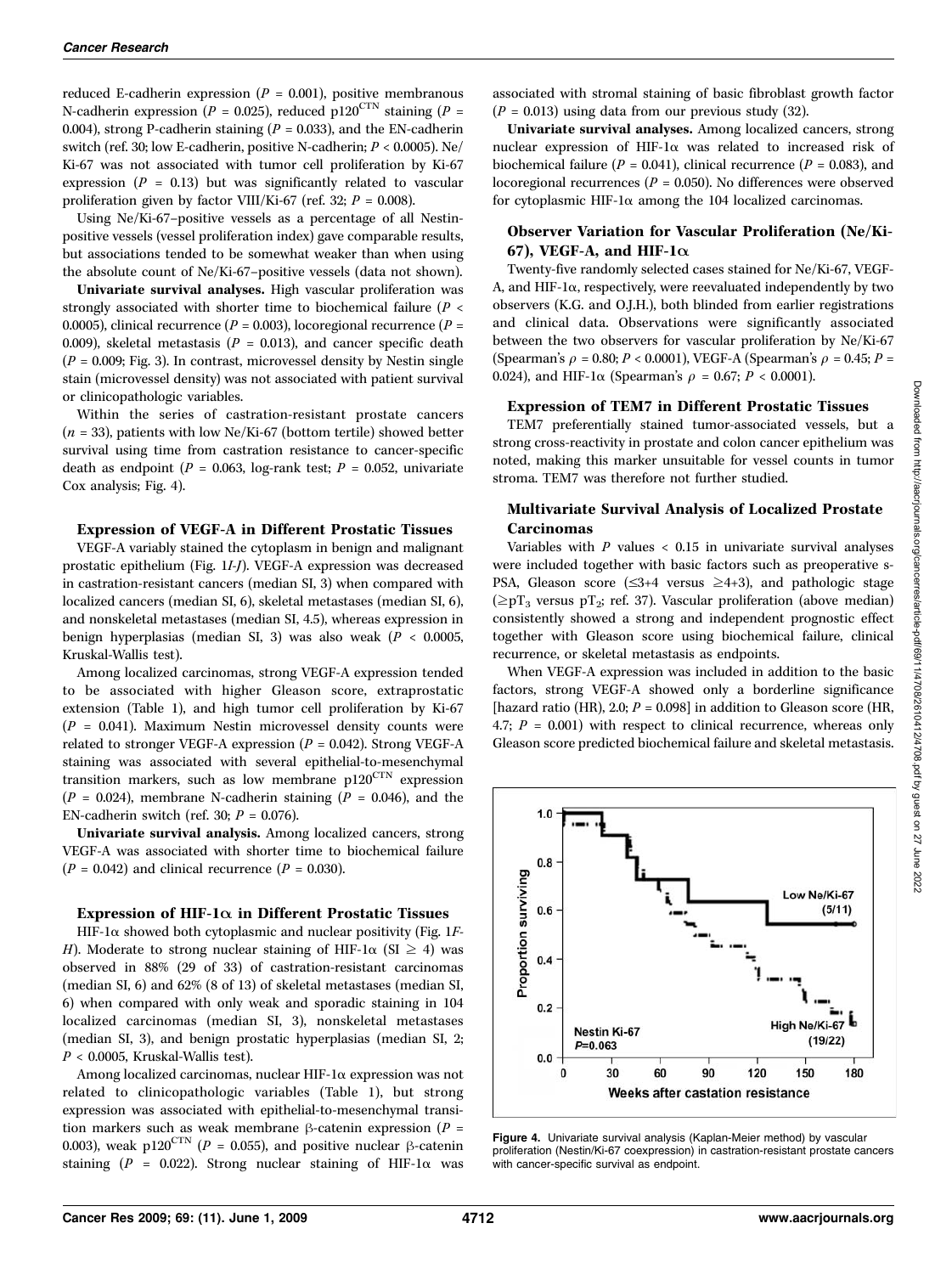Table 2. Multivariate survival analysis according to Cox's proportional hazards method for patients with clinically localized prostate cancer using biochemical failure, clinical recurrence, and skeletal metastasis as endpoints

| Variable                             | n  | HR (95%<br>confidence interval) | P*       |  |  |  |  |
|--------------------------------------|----|---------------------------------|----------|--|--|--|--|
| <b>Biochemical failure</b>           |    |                                 |          |  |  |  |  |
| Gleason score                        |    |                                 |          |  |  |  |  |
| $<3+4$                               | 41 | 1.0                             | < 0.0005 |  |  |  |  |
| $>4+3$                               | 54 | $3.5(2.0-6.4)$                  |          |  |  |  |  |
| Nestin/Ki-67 $†$                     |    |                                 |          |  |  |  |  |
| Low                                  | 60 | 1.0                             | < 0.0005 |  |  |  |  |
| High                                 | 35 | $2.7(1.6-4.7)$                  |          |  |  |  |  |
| Pathologic stage                     |    |                                 |          |  |  |  |  |
| $pT_2$                               | 28 | 1.0                             | 0.051    |  |  |  |  |
| $\geq pT_3$                          | 67 | $1.9(1.0-3.8)$                  |          |  |  |  |  |
| Preoperative s-PSA $(ng/mL)^{S}$     |    |                                 |          |  |  |  |  |
| $20$                                 | 71 | 1.0                             | 0.030    |  |  |  |  |
| $>20$                                | 24 | $1.9(1.1-3.5)$                  |          |  |  |  |  |
| $HIF-1\alpha$                        |    |                                 |          |  |  |  |  |
| Low                                  | 67 | 1.0                             | 0.048    |  |  |  |  |
| High                                 | 28 | $1.8(1.0-3.0)$                  |          |  |  |  |  |
| Clinical recurrence                  |    |                                 |          |  |  |  |  |
| Gleason score                        |    |                                 |          |  |  |  |  |
| $<3+4$                               | 41 | 1.0                             | < 0.0005 |  |  |  |  |
| $\geq 4+3$                           | 54 | $5.0(1.7-14.3)$                 |          |  |  |  |  |
| Nestin/Ki-67 $†$                     |    |                                 |          |  |  |  |  |
| Low                                  | 60 | 1.0                             | 0.003    |  |  |  |  |
| High                                 | 35 | $3.1(1.5-6.7)$                  |          |  |  |  |  |
| Skeletal metastasis                  |    |                                 |          |  |  |  |  |
| Gleason score                        |    |                                 |          |  |  |  |  |
| $\leq 3+4$                           | 41 | 1.0                             | 0.006    |  |  |  |  |
| $>4+3$                               | 54 | $8.3(1.1-63.6)$                 |          |  |  |  |  |
| Nestin/Ki-67 <sup><sup>‡</sup></sup> |    |                                 |          |  |  |  |  |
| Low                                  | 60 | 1.0                             | 0.010    |  |  |  |  |
| High                                 | 35 | $4.2$ $(1.3-13.5)$              |          |  |  |  |  |
|                                      |    |                                 |          |  |  |  |  |

\*Likelihood ratio test.

tGleason score in radical prostatectomy specimens.

 $\frac{1}{2}$ Nestin/Ki-67 counts, cutoff by median value.

**Six cases lacking information on preoperative s-PSA.** 

When HIF-1 $\alpha$  expression was included in addition to the basic factors, strong nuclear HIF-1 $\alpha$  (HR, 1.8; P = 0.038), Gleason score (HR, 3.5;  $P < 0.0005$  ), and pT (HR, 2.3;  $P = 0.012$  ) were independent predictors of biochemical failure; Gleason score (HR, 5.4; P < 0.0005) remained in the model using clinical recurrence as endpoint, whereas nuclear HIF-1 $\alpha$  (HR, 2.0;  $P = 0.087$ ) was of borderline importance.

In final models using different endpoints, including the basic factors s-PSA, Gleason score, pT, vascular proliferation, VEGF-A, and HIF-1 $\alpha$  in the first step, both Gleason score and Ne/Ki-67 consistently showed a strong and independent prognostic effect using biochemical recurrence, clinical recurrence, or skeletal metastasis as endpoints (Table 2).

## Multivariate Survival Analysis of Castration-Resistant Carcinomas

Including vascular proliferation and VEGF-A in the model with time from castration resistance to cancer-specific death as endpoint, high vascular proliferation was an independent predictor of cancer specific death (HR, 2.7;  $P = 0.036$ ), whereas low VEGF-A was of borderline significance (HR, 2.5;  $P = 0.068$ ).

## **Discussion**

Angiogenesis is important for the growth of primary tumors, vascular spread, and expansion of metastases (1). Whereas microvessel density has been applied as an estimate of tumorassociated angiogenesis, we here focus on a novel angiogenesis marker. Proliferation of immature tumor vessels is estimated by immunohistochemical coexpression of Nestin and Ki-67 on tissue sections of tumors. Immature vessels are outlined by Nestin staining, whereas proliferating endothelial cells in vascular structures are delineated by the proliferation marker Ki-67. We find that vascular proliferation (by Ne/Ki-67) is significantly increased in castration-resistant prostate cancer and various metastatic lesions when compared with localized cancers and benign prostatic hyperplasias. Within the group of localized carcinomas, vascular proliferation was found to be an independent prognostic marker using different endpoints of disease progression, such as biochemical failure, clinical recurrence, and skeletal metastases. Among the highly aggressive castration-resistant carcinomas, cases with lower vascular proliferation had the best prognosis. These findings support the view that angiogenesis as estimated by vascular proliferation is important in predicting clinical progression of prostate cancer and appears to be especially increased from localized to castration-resistant tumors.

In localized prostate cancers, vascular proliferation and Gleason score were the two strongest independent predictors of biochemical failure, clinical recurrence, or skeletal metastasis. High vascular proliferation was also associated with adverse features such as increased tumor diameter, advanced pathologic stage  $(pT_3)$ , and seminal vesicle invasion. Although tumor cell expression of both VEGF-A and HIF-1 $\alpha$  was associated with patient outcome, vascular proliferation was the strongest prognostic factor in multivariate analysis. In previous studies of this series, microvessel density by factor VIII staining showed only modest prognostic value within the subgroup of moderately differentiated carcinomas. In the present study, we show that microvessel density by Nestin monostaining had no prognostic value. It thus appears that proliferation of immature tumor vessels is a novel and superior angiogenesis marker in prostate cancer.

Elevated vascular proliferation was observed in benign prostatic hyperplasia when compared with localized cancers. Benign hyperplasia in the transition zone is characterized by hyperplastic nodules frequently being larger than malignant tumors in the peripheral zone. Hyperplastic tissue could therefore have a proangiogenic ability equal to or higher than localized cancers. Others have found that microvessel density in hyperplasia is comparable with that of cancers and higher than in benign tissue from the peripheral zone (38).

Among castration-resistant prostate cancers, expression of VEGF-A was weaker than in localized carcinomas. In marked contrast, the opposite was found for nuclear HIF-1 $\alpha$  expression, which was very weak among localized carcinomas, whereas almost all castration-resistant cancers were strongly positive. Our findings indicate that castration-resistant tumors might switch to different angiogenic factors than VEGF-A, and this is supported by experimental data. In the androgen-dependent prostate cancer cell line LNCaP, testosterone (dihydrotestosterone) induces HIF-1 $\alpha$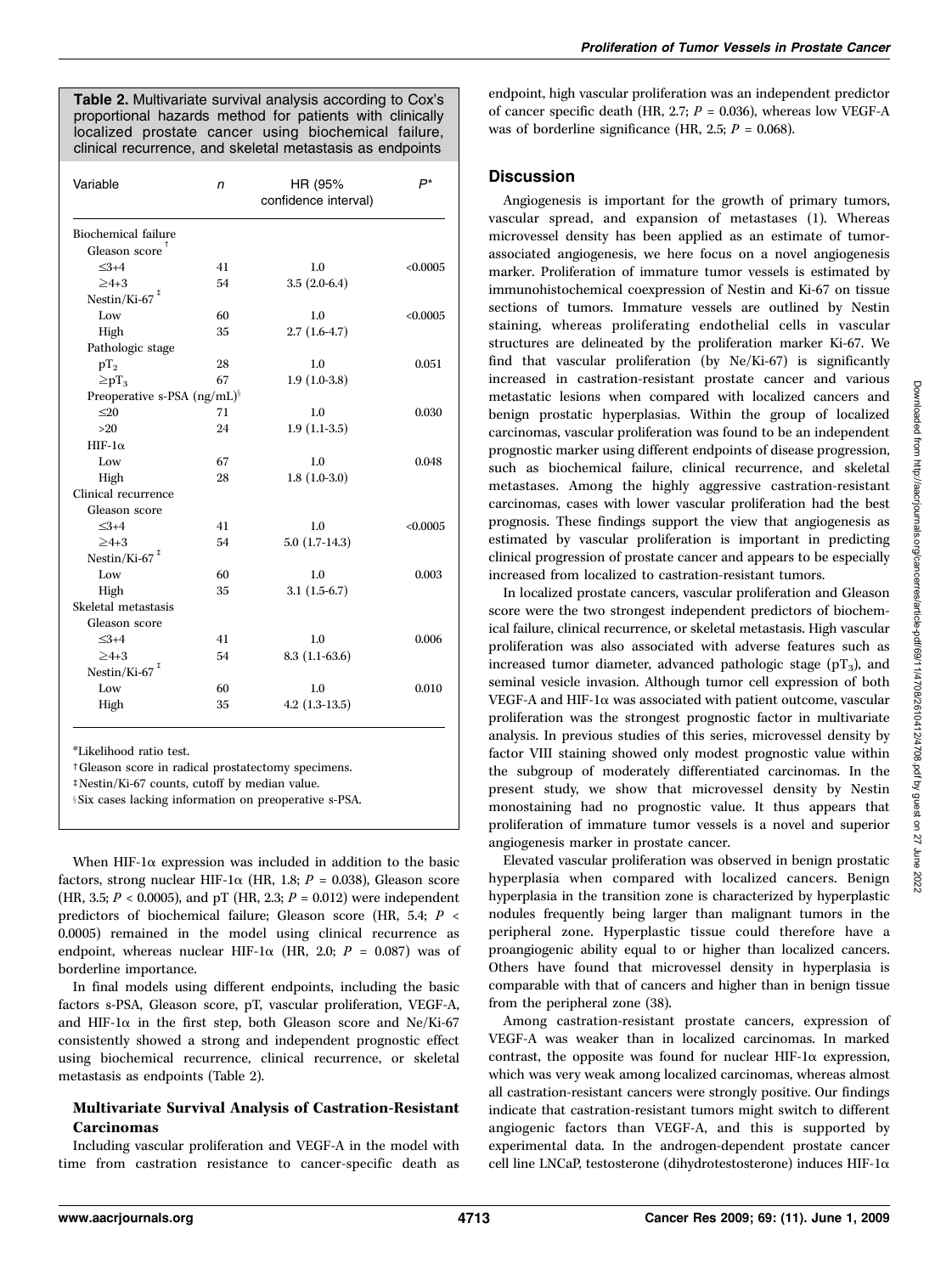and VEGF-A expression (4). In clinical studies, androgen ablation has been shown to have an antiangiogenesis effect (3). Low VEGF-A levels have been found in many androgen-independent cell lines (39–41) as well as castration-resistant human prostate cancer tissue (42). In contrast, plasma levels of VEGF-A is increased with metastatic disease (42–44), similar to what we found, but not further elevated after castration-resistant metastatic disease (45). Several other proangiogenic factors than VEGF-A can be stimulated by HIF-1a, among them basic fibroblast growth factor, platelet-derived growth factor- $\beta$ , plasminogen activator inhibitor-1, angiopoietins 1 and 2, and matrix metalloproteinase-2 and -9 as well as VEGF receptors (Flt-1 and Flk-1) and Tie-2 receptor (25, 41, 46–48). One study showed up-regulation of VEGF-D and down-regulation of VEGF-A in castration-resistant tissues when compared with localized cancer (42). Factors other than VEGF-A might be present and explain the increased vascular proliferation observed in castration-resistant cancers.

Our present findings might be relevant for angiogenesis-based treatment of prostate cancer at different stages. Several agents are being developed as HIF-inhibitors, among them topotecan (49) and 2-methoxyestradiol (50), and these might be of interest in castration-resistant cancers. There are ongoing trials with bevacizumab treatment, and one with topotecan treatment for patients with castration-resistant prostate cancers.<sup>3</sup> To speculate,

estimates of vascular proliferation as well as expression of angiogenic factors such as VEGF-A and HIF-1 $\alpha$  should be examined with respect to response prediction in these settings.

In summary, proliferation of tumor-associated vessels was significantly increased from localized prostate cancers to castration-resistant tumors and metastatic lesions. Within the group of localized cancers, vascular proliferation, as estimated by Nestin/Ki-67 coexpression, is an independent prognostic factor and superior to microvessel density. Our findings on VEGF-A and HIF-1 $\alpha$ expression indicate that castration-resistant prostate cancers might switch to VEGF-A–independent angiogenesis, whereas VEGF-A may be more important for localized carcinomas. These results might be relevant for the clinical evaluation and treatment of prostate cancer patients.

## Disclosure of Potential Conflicts of Interest

No potential conflicts of interest were disclosed.

## Acknowledgments

Received 11/21/08; revised 3/16/09; accepted 4/9/09.

Grant support: Cancer Society of Norway, Norwegian Research Council, and Helse Vest Research Fund.

The costs of publication of this article were defrayed in part by the payment of page charges. This article must therefore be hereby marked advertisement in accordance with 18 U.S.C. Section 1734 solely to indicate this fact.

We thank Karen Bøhm-Nilsen, Gerd Lillian Hallseth, Bendik Nordanger, and Grethe Waaler for excellent technical assistance and Ole Johnny Steffensen for advice regarding immunohistochemistry protocols.

<sup>3</sup> www.clinicaltrials.gov The study was approved by The Regional Ethical Committee for Medical Research.

## References

1. Folkman J. Tumor angiogenesis: therapeutic implications. N Engl J Med 1971;285:1182–6.

- 2. Stewart RJ, Panigrahy D, Flynn E, Folkman J. Vascular endothelial growth factor expression and tumor angiogenesis are regulated by androgens in hormone responsive human prostate carcinoma: evidence for androgen dependent destabilization of vascular endothelial growth factor transcripts. J Urol 2001;165:688–93.
- 3. Cheng L, Zhang S, Sweeney CJ, Kao C, Gardner TA, Eble JN. Androgen withdrawal inhibits tumor growth and is associated with decrease in angiogenesis and VEGF expression in androgen-independent CWR22Rv1 human prostate cancer model. Anticancer Res 2004;24: 2135–40.
- 4. Mabjeesh NJ, Willard MT, Frederickson CE, Zhong H, Simons JW. Androgens stimulate hypoxia-inducible factor 1 activation via autocrine loop of tyrosine kinase receptor/phosphatidylinositol 3-kinase/protein kinase B in prostate cancer cells. Clin Cancer Res 2003;9:2416–25.
- 5. Halvorsen OJ, Haukaas S, Hoisaeter PA, Akslen LA. Independent prognostic importance of microvessel density in clinically localized prostate cancer. Anticancer Res 2000;20:3791–9.
- 6. Bono AV, Celato N, Cova V, Salvadore M, Chinetti S, Novario R. Microvessel density in prostate carcinoma. Prostate Cancer Prostatic Dis 2002;5:123–7.
- 7. Strohmeyer D, Rossing C, Strauss F, Bauerfeind A, Kaufmann O, Loening S. Tumor angiogenesis is associated with progression after radical prostatectomy in  $\rm{pT_2/pT_3}$  prostate cancer. Prostate 2000;42:26–33.
- 8. Hlatky L, Hahnfeldt P, Folkman J. Clinical application of antiangiogenic therapy: microvessel density, what it does and doesn't tell us. J Natl Cancer Inst 2002;94:883–93.
- 9. Stefansson IM, Salvesen HB, Akslen LA. Vascular proliferation is important for clinical progress of endometrial cancer. Cancer Res 2006;66:3303–9.
- 10. Dahlstrand J, Collins VP, Lendahl U. Expression of the class VI intermediate filament nestin in human central nervous system tumors. Cancer Res 1992;52: 5334–41.
- 11. Lendahl U, Zimmerman LB, McKay RD. CNS stem cells express a new class of intermediate filament protein. Cell 1990;60:585–95.
- 12. Teranishi N, Naito Z, Ishiwata T, et al. Identification of neovasculature using nestin in colorectal cancer. Int J Oncol 2007;30:593–603.
- 13. Mokry J, Cizkova D, Filip S, et al. Nestin expression by newly formed human blood vessels. Stem Cells Dev 2004;13:658–64.

14. Sugawara K, Kurihara H, Negishi M, et al. Nestin as a marker for proliferative endothelium in gliomas. Lab Invest 2002;82:345–51.

15. Kim HS, Kang HS, Messam CA, Min KW, Park CS. Comparative evaluation of angiogenesis in gastric adenocarcinoma by nestin and CD34. Appl Immunohistochem Mol Morphol 2002;10:121–7.

16. Eliasson C, Sahlgren C, Berthold CH, et al. Intermediate filament protein partnership in astrocytes. J Biol Chem 1999;274:23996–4006.

17. St Croix B, Rago C, Velculescu V, et al. Genes expressed in human tumor endothelium. Science 2000; 289:1197–202.

18. Huss WJ, Hanrahan CF, Barrios RJ, Simons JW, Greenberg NM. Angiogenesis and prostate cancer: identification of a molecular progression switch. Cancer Res 2001;61:2736–43.

19. Strohmeyer D, Strauss F, Rossing C, et al. Expression of bFGF, VEGF and c-met and their correlation with microvessel density and progression in prostate carcinoma. Anticancer Res 2004;24:1797–804.

20. Peyromaure M, Camparo P, Badoual C, Descazeaud A, Dinh-Xuan AT. The expression of vascular endothelial growth factor is associated with the risk of cancer progression after radical prostatectomy. BJU Int 2007;99: 1150–3.

- 21. El-Gohary YM, Silverman JF, Olson PR, et al. Endoglin (CD105) and vascular endothelial growth factor as prognostic markers in prostatic adenocarcinoma. Am J Clin Pathol 2007;127:572–9.
- 22. Strohmeyer D, Rossing C, Bauerfeind A, et al. Vascular endothelial growth factor and its correlation with angiogenesis and p53 expression in prostate cancer. Prostate 2000;45:216–24.
- 23. Borre M, Nerstrom B, Overgaard J. Association between immunohistochemical expression of vascular endothelial growth factor (VEGF), VEGF-expressing neuroendocrine-differentiated tumor cells, and outcome in prostate cancer patients subjected to watchful waiting. Clin Cancer Res 2000;6:1882–90.
- 24. Zhong H, De Marzo AM, Laughner E, et al. Overexpression of hypoxia-inducible factor  $1\alpha$  in common human cancers and their metastases. Cancer Res 1999; 59:5830–5.
- 25. Gordan JD, Simon MC. Hypoxia-inducible factors: central regulators of the tumor phenotype. Curr Opin Genet Dev 2007;17:71–7.
- 26. Wang GL, Jiang BH, Rue EA, Semenza GL. Hypoxiainducible factor 1 is a basic-helix-loop-helix-PAS heterodimer regulated by cellular  $O<sub>2</sub>$  tension. Proc Natl Acad Sci U S A 1995;92:5510–4.
- 27. Jiang BH, Semenza GL, Bauer C, Marti HH. Hypoxiainducible factor 1 levels vary exponentially over a physiologically relevant range of O<sub>2</sub> tension. Am J Physiol 1996;271:C1172–80.
- 28. Boddy JL, Fox SB, Han C, et al. The androgen receptor is significantly associated with vascular endothelial growth factor and hypoxia sensing via hypoxiainducible factors HIF-1 $\alpha$ , HIF-2 $\alpha$ , and the prolyl hydroxylases in human prostate cancer. Clin Cancer Res 2005;11:7658–63.
- 29. Vergis R, Corbishley CM, Norman AR, et al. Intrinsic markers of tumour hypoxia and angiogenesis in localised prostate cancer and outcome of radical treatment: a retrospective analysis of two randomised